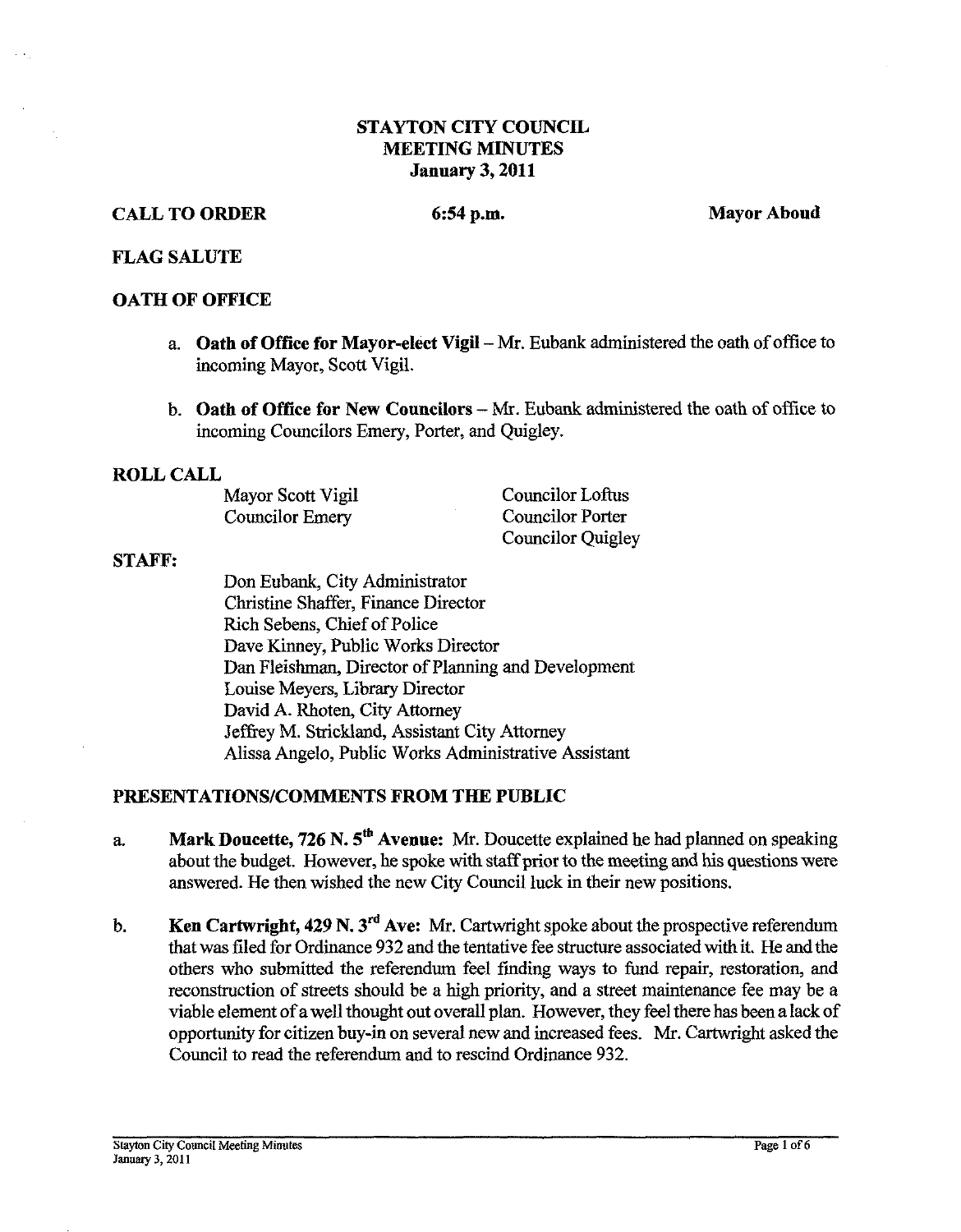- c. **Mary Wallace, 784 N. 3rd Avenue:** Ms. Wallace congratulated the new City Councilors. She is the President of the Friends of the Stayton Pool, which was granted non-profit status by the IRS in August 2010. The group is launching a new project this week called "Get a Lift, Give a Gift," which will fund the replacement of the current lift at the Pool at an approximate cost of \$4,800.
- d. **Lee Hazelwood, 1831 E. Pine Street:** Mr. Hazelwood asked the Council to send Ordinance 932 to the voters. He suggested that the Council postpone enacting Ordinance 932 until they find out how much money the City will receive from the new \$0.06 gas tax increase and is further into the budgeting process. He asked the Council to refer this to voters and encourage those who didn't vote in the last election to get out and vote on this issue.

## **ANNOUNCEMENTS**

a. **Additions to the Agenda:** None.

## **CONSENT AGENDA**

## a. **City Council Meeting Minutes of December 20,2010**

**MOTION:** From Councilor Loftus, seconded by Councilor Emery, to approve the consent agenda. **Motion passed 4:O.** 

## **PUBLIC HEARING** - **None.**

## **UNFINISHED BUSINESS**

#### **PEG Request for Filming Funding**

- a. **Staff Report. Mr.** Kingsley reviewed the memorandum included in the Council packets.
- b. **Council Deliberation:** Councilor Quigley inquired about price difference for a City Council meeting and a civic forum. Mr. Kingsley stated the City would only be paying to purchase a copy of the filmed City Council meeting from the phone company; whereas with the civic forums, the City is paying to have Ken Cartwright film them.

Councilor Loftus asked Mr. Eubank to inform the Council about the history over the last year regarding this request. Mr. Eubank reviewed the process over the past year regarding filming of meetings.

Councilor Loftns inquired about what research is left to complete. Mr. Eubank explained the research on the cameras and other required equipment is still underway. Councilor Loftus stated he has been doing his own research on cameras and equipment, and shared his findings.

Mayor Vigil asked what decision is needed from the Council tonight. Mr. Eubank stated a decision needs to be made of whether the Council wants to authorize funding to the PEG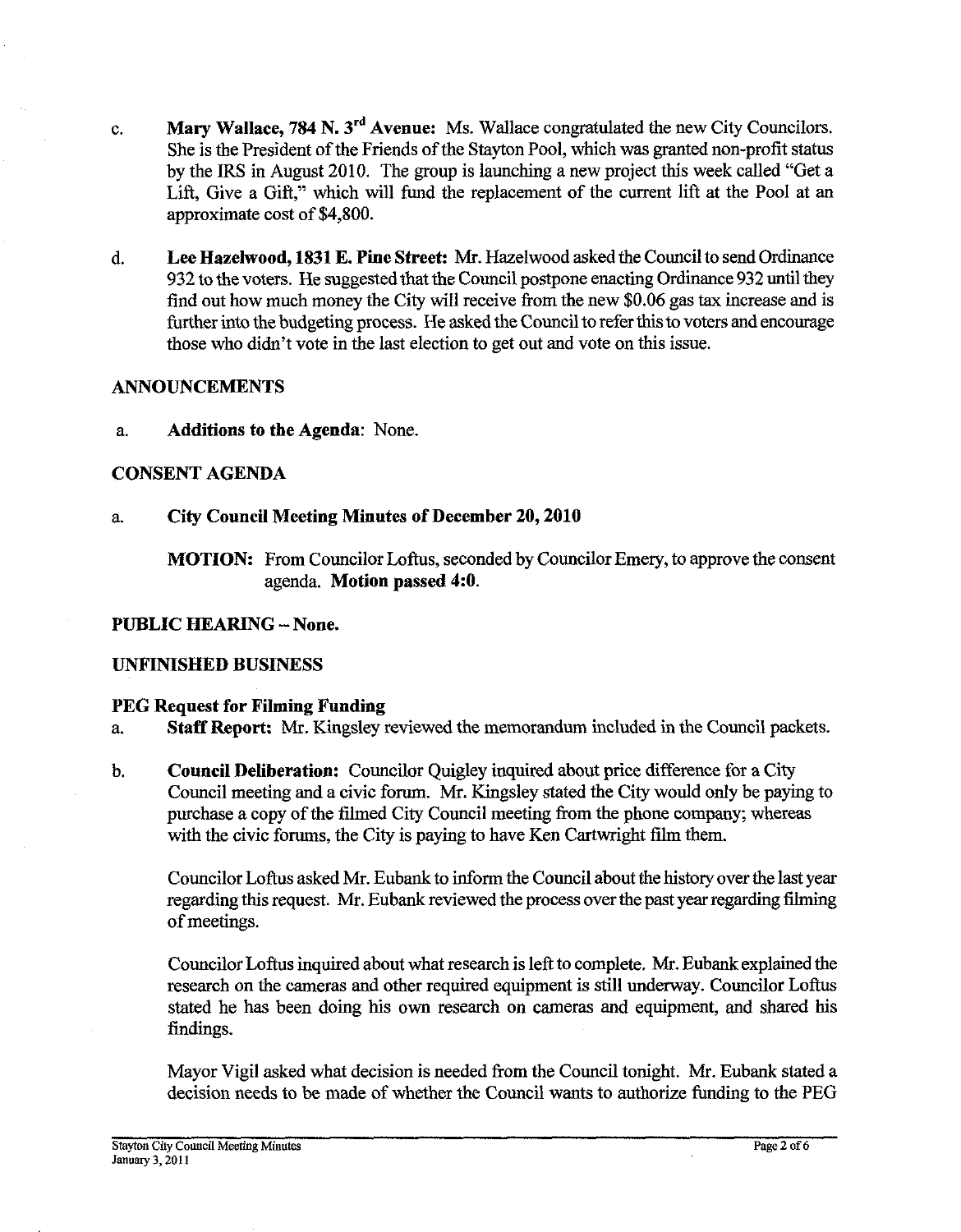Commission for the purchase of DVDs of City Council meetings from the phone company and to hire Ken Cartwright to film the two upcoming civic forums through June  $2011$ .

Councilor Loftus asked if Mayor Vigil could name any other City committees or commissions that receive money. Mayor Vigil explained that in this case it is out of the norm because the filming used to be free and now it isn't. If another committee came forward and requested funding, he felt the Council would consider it just as they are considering the request from the PEG Commission.

Councilor Loftus asked how many committees have to be told three separate times that the Council won't fund their request. Mayor Vigil stated he felt the Council hadn't necessarily denied funding three separate times to the PEG Commission. However, the Council didn't want to continue to fund the filming of meetings with no end **date** in sight. At this time, the Commission is asking for funding through June 2011. This will also allow staff the time to complete their research.

Councilor Loftus stated the Commission is asking for \$825 plus the funds they have already received. He stated he felt the Council will be making an uninformed decision because a report on the cost of cameras and related equipment had not been included their packet. He continued that the Council is being given one option, which is to spend money that was not allocated during the budgeting process and give it to the PEG Commission, who in turn will give it to Ken Cartwright who will get paid twice to film a City Council meeting.

Councilor Emery clarified that the City is not paying anything for the meetings to be filmed; rather the phone company is paying Mr. Cartwright to film. The City will be paying the phone company for a copy of the DVD at a cost of \$50 each.

#### c. **Council Decision:**

**MOTION:** From Councilor Emery, seconded by Councilor Quigley, to direct staff to budget \$50 per City Council meeting and \$1 50 for two (2) town hall meetings and proceed with funding the filming.

## **AMENDMENT TO MAIN MOTION:**

From Councilor Loftus, seconded by Councilor Emery, to amend the previous motion to include a sunset date of June 30, 2011.

**Discussion:** Councilor Quigley wanted to ensure that staff completes research on purchasing a camera and equipment. He doesn't have any issues with the camera being purchased and run by the City, but is concerned with the quality and dependability of the camera. Mayor Vigil encouraged Councilor Quigley to make a motion to direct staff to complete research after the original motion and amendment motion are completed.

## **Amendment to the main motion passed 4:O**

## **Original motion as amended passed 4:O**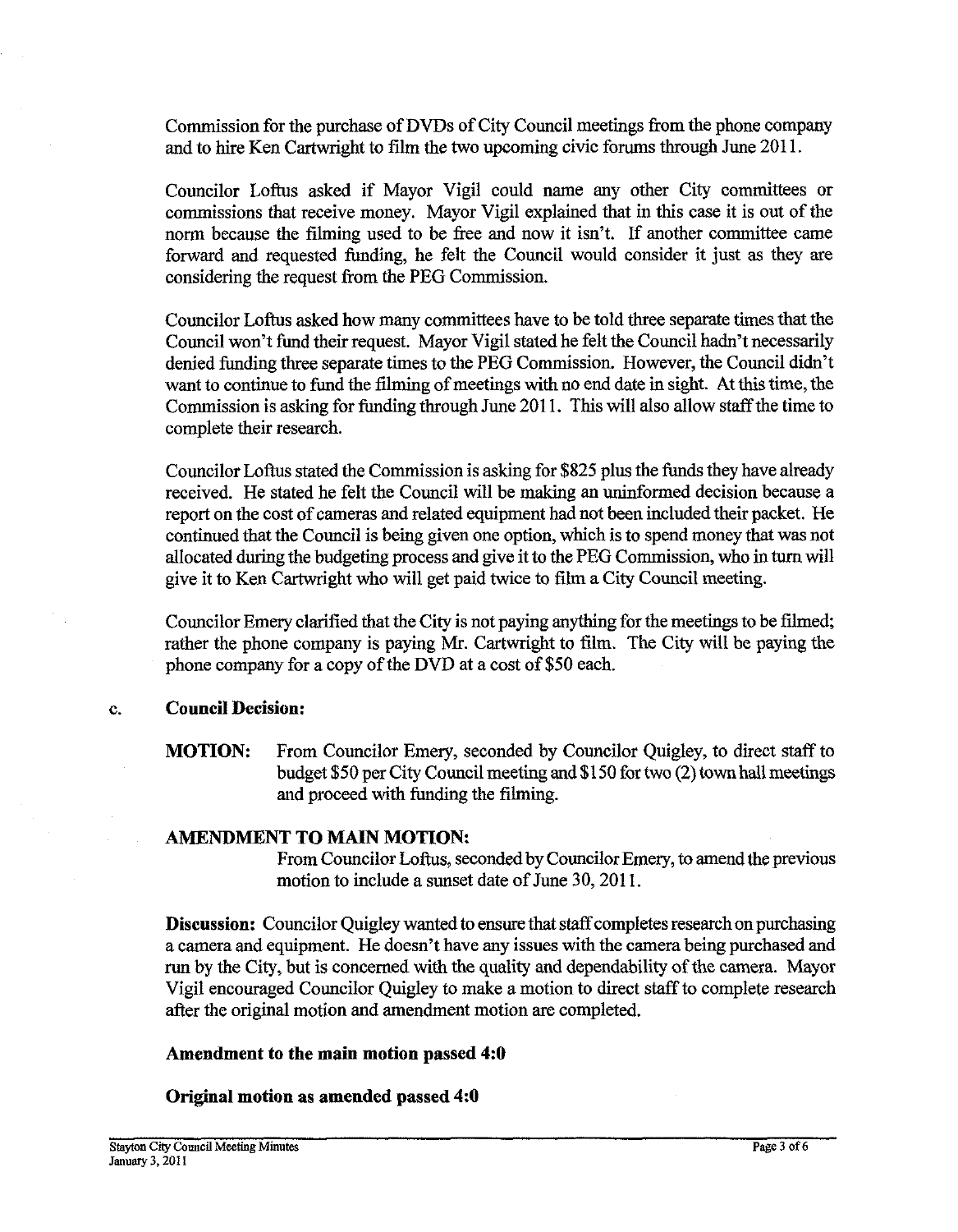**Discussion:** Councilor Loftus asked if the previous motion also included adoption of the North Santiam Cable Access (NSCA) rules and procedures. Mayor Vigil stated it did not. Councilor Loftus asked for clarification on items in the document.

Mr. Kingsley stated this is a draft document and a long-term plan. He thanked the Council for moving forward with the funding. The PEG Commission would like to know what direction the Council wants to see the Commission go.

Councilor Loftus asked if the PEG Commission has any equipment. Mr. Eubank stated the Commission had no equipment, and all equipment is owned by Ken Cartwright. Councilor Loftus encouraged the PEG Commission to visit CCTV in Salem and look at their equipment and facilities.

Councilor Emery asked for clarification on items included in the Community Billboard section.

Mr. Kingsley stated there are two channels under contract, and how each channel is used is up to the City Council.

Mayor Vigil stated funding will continue through June, and the next step is to make amotion directing staff to complete research in the next month, ahead of the budget process. He suggested scheduling a work session to further discuss this.

Councilor Porter asked if the Commission is in support with the mission statement included in the NSCA rules and procedures. Mr. Kingsley stated the Commission compiled the mission statement and were in support of it. The statement was compiled using samples from other communities' similar rules and procedures.

Mr. Eubank will provide staff reports he has put together over the past year regarding this matter.

Councilor Loftus commented on typing errors in the document. Mayor Vigil stated edits can be done later as this is only a draft document not being voted on this evening.

The Council agreed to hold a work session on this topic Monday, January 31 at 7:00 p.m.

## **NEW BUSINESS -None**

## **STAFFICOMMISSION REPORTS**

## **Public Works Director's Report** - **Dave Kinney**

a. **Stayton Municipal Water Rights Extension** - **S-71584 ODFW Comments: Mr.** Kinney reviewed **an** informational memorandum included in the Council packets. The City has applied to WRD requesting an extension of time to use a lOcfs water right for municipal purposes.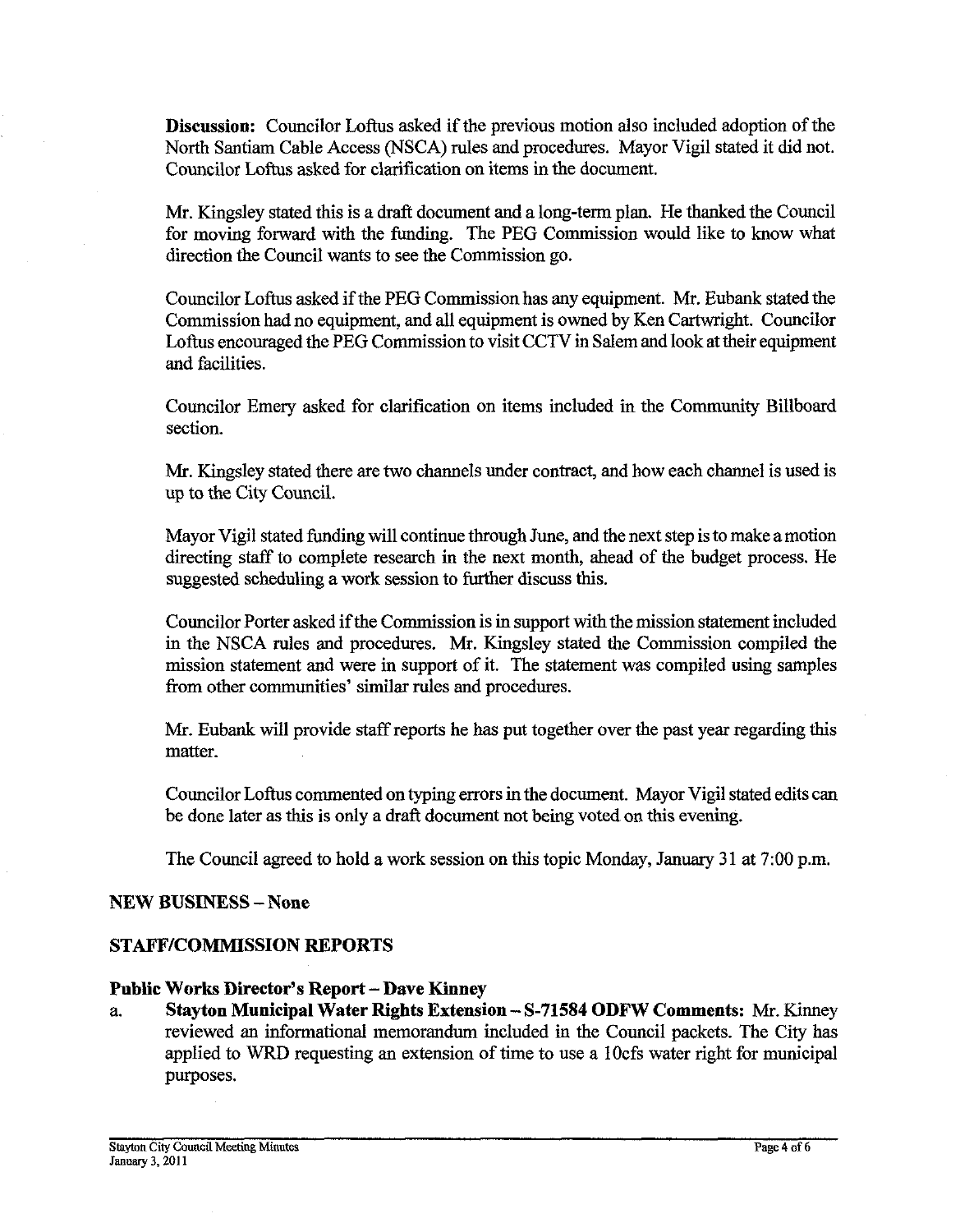Councilor Emery asked if water rights are lost if they are not maintained or used. Mr. Kinney stated municipal water rights can be extended for a much longer time without being used.

Councilor Loftus asked if the extension is being done because of the Governor's executive order that revoked all municipal water rights and required them to reapply. Mr. Kinney stated it was not.

# Finance Director - Christine Shaffer<br>a. Referendum Filing for Ordin

Referendum Filing for Ordinance No. 932: Ms. Shaffer informed the Council that a referendum was filed for Ordinance 932 on December 23,2010. She reviewed the process taken once the referendum was filed. Petition signatures must be gathered by **January** 20, 2011 and then certified in order for the measure to be placed on an election ballot.

#### PRESENTATIONSICOMMENTS FROM THE PUBLIC

a. Russ Strohmeyer, 325 W. Washington Street: Mr. Strohmeyer stated he has had many years of experience with cameras and related equipment. He stated the City should be cautious when considering the purchase of a camera and equipment. **A** robotic camera will likely still need someone to operate it.

#### BUSINESS FROM THE CITY ADMINISTRATOR

Mr. Eubank reviewed upcoming meeting dates.

- a. Mayor and City Council Orientation with City Attorney and City Administrator January 10,11, and 13,2011
- b. Town Hall Forum -January 20,2011 at Santiam Memorial Hospital
- c. City Council Goal Setting Session Tentative date of either Saturday, February 5 or 19,2011 from 9:00 a.m. to 1:00 p.m.
	- o Doris Johnston from Pacific Power has volunteered to conduct the Goal Setting session. The Council agreed to hold the session on Saturday, February 19, 2011 from 9:00 a.m. to 1:00 p.m.
- d. City Council Dinner Tentative date of Monday, February 21,2011 from 7:00 p.m. to 8:30 p.m.
	- o The Council set the date for February 21,201 1 and spouses are invited.

#### BUSINESS FROM THE MAYOR

#### Appointments:

## MOTION: From Councilor Loftus, seconded by Councilor Quigley, to ratify the Mayor's reappointments of Ellen Nunez to the Planning Commission and